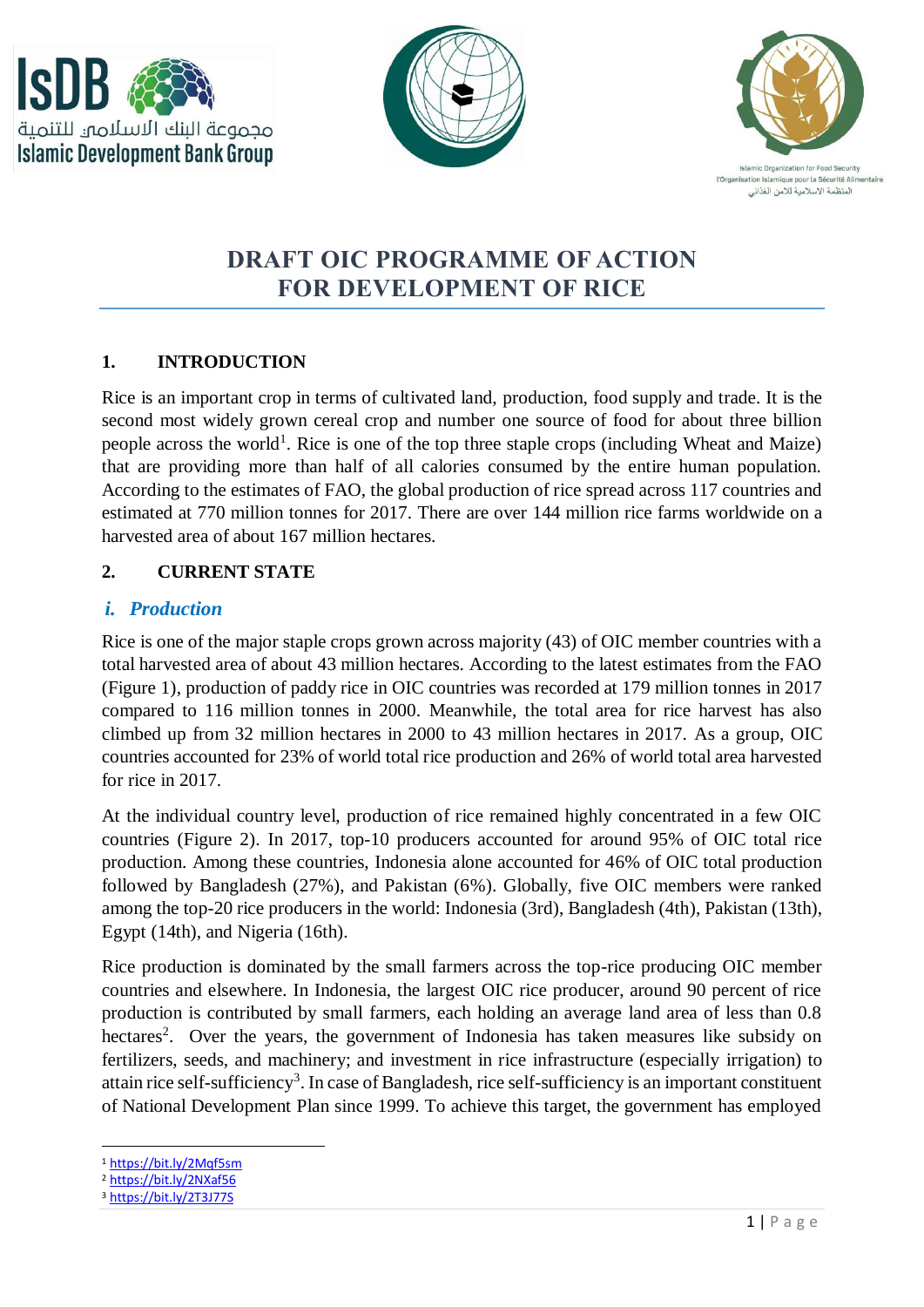several policy measures, including the investments in irrigation infrastructure, provision of subsidized credit and distribution of improved rice varieties<sup>4</sup>. Similarly, Turkey, under the National Agricultural Project, has introduced a special incentive scheme for farmers to grow high quality rice across the 76 designated agricultural basins.



#### **Figure 1: Rice Production and Area (rhs) Figure 2: Top-10 OIC Rice Producers, 2017**



#### **Source: FAOSTAT Online Database**

#### *ii. Consumption*

Food is the primary methods of utilization of rice in OIC countries and elsewhere. As shown in Figure 3, 90 million tonnes worth of rice was consumed as food whereas only four million tonnes was used as feed in OIC countries. The relative share of food and feed in total production of rice in OIC countries stands at 52% and 2%, respectively. The food component is slightly higher in OIC countries compared to the Non-OIC countries where 50% of rice production is being used for food consumption.

According to FAO Regional Rice Strategy for Sustainable Food Security in Asia and Pacific, various outlooks for 2030 indicate the global demand for rice to be in the range of 503-544 million metric tonnes. This is equivalent to the average growth rate of approximately 1 percent per year relative to total consumption of 439 million tonnes in 2010. This demand growth is driven mainly by the growth in population although the changing consumption pattern also has an influence. Asian rice consumption is projected to account for close to two-thirds of this total increase in demand by 2030. Additional demand will arise from export markets and the projected increase in exports from Asia in 2022 relative to 2013 is in the range of 5-7 million tonnes, with additional imports into Africa being 2-3 million tonnes. Overall, the trade outlook for 2022 is of world rice trade of about 46 million tonnes which represents an expansion of 8-9 million tonnes relative to the projection for 2013.

In absolute terms, the highest amount of rice is used for food in Indonesia, followed by Bangladesh, Nigeria, Egypt and Malaysia (Figure 4). The relative share of food use in total

 $\overline{a}$ 

<sup>&</sup>lt;sup>4</sup> <https://bit.ly/2MpAl1I>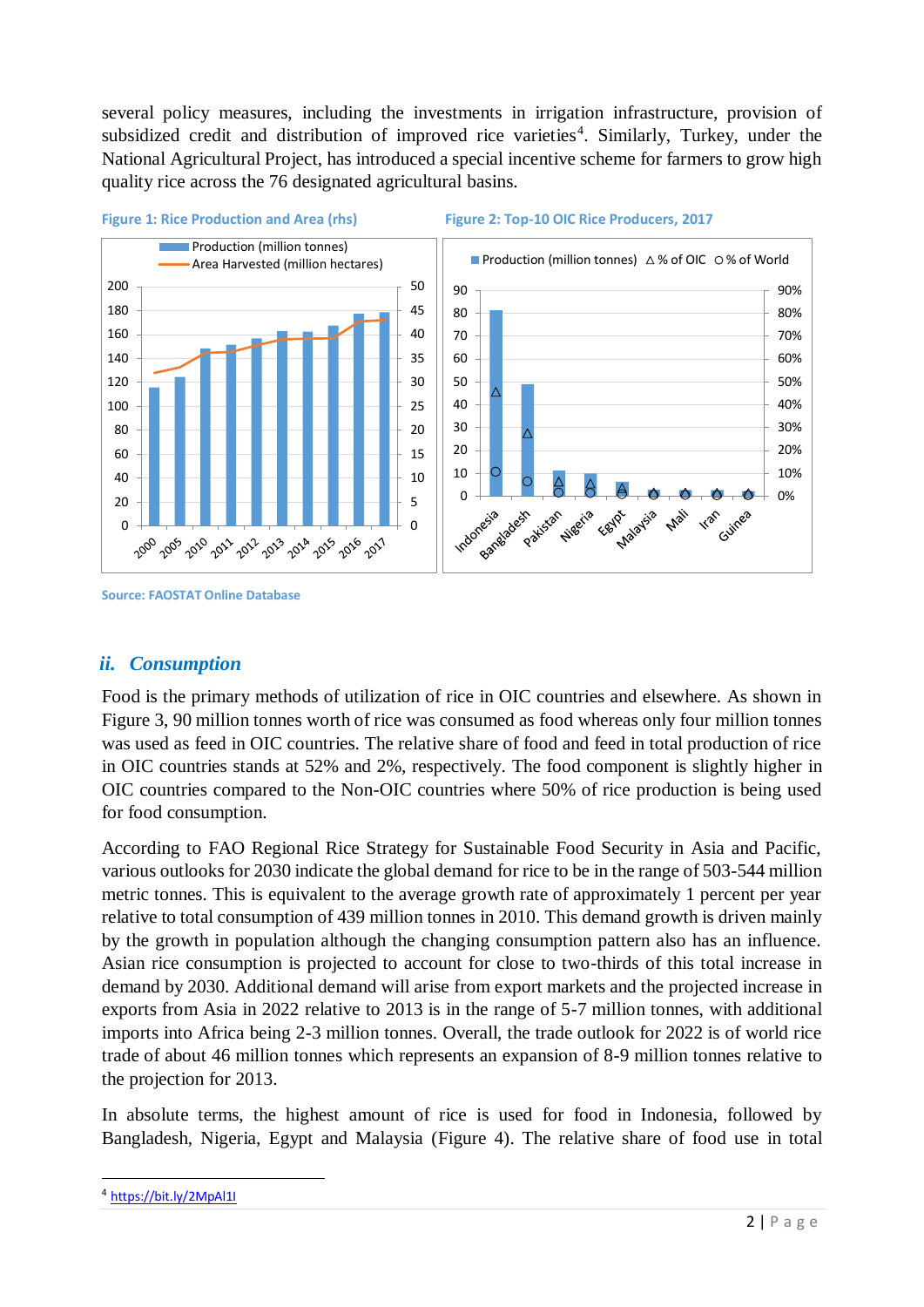production varies greatly across the major producers and consumers of rice in OIC countries. In general, more than half of total production of rice is consumed as food in 13 OIC countries. Among these countries (Figure 4), largest share of rice production was consumed as food in Iran (97%) followed by Nigeria (81%), Côte d'Ivoire (73%) and Guinea (58%). On the other hand, once again Indonesia is the top OIC country with respect to feed use of rice followed by Bangladesh and Iran. Nevertheless, the feed component is comparatively negligible across the OIC countries.





#### *iii. Trade*

Global trade of rice was recorded at US\$ 48.1 billion in 2017, including US\$ 24.3 billion in exports and US\$ 23.8 billion in imports. India, the second largest producer of paddy rice in the world, accounted for 29% of global exports followed by Thailand (21.2%). On the other hand, China which is the largest producer of the paddy rice, accounted for the highest share (7.7%) of global imports of rice followed by Iran (5.1%), Benin (4.5%), and Saudi Arabia. OIC countries, as a group, are an important player in global rice trade. In 2017, with a total value of US\$ 14.0 billion, these countries accounted for more than a quarter (29.0%) of global rice trade (Figure 6). As a group, however, OIC countries are net importers of rice with US\$ 11.2 billion in imports and only US\$ 2.8 billion in exports. The relative share of OIC countries in global rice exports and imports was recorded at 11.4% and 47.1%, respectively (Figure 6).

**Source: FAOSTAT Online Database**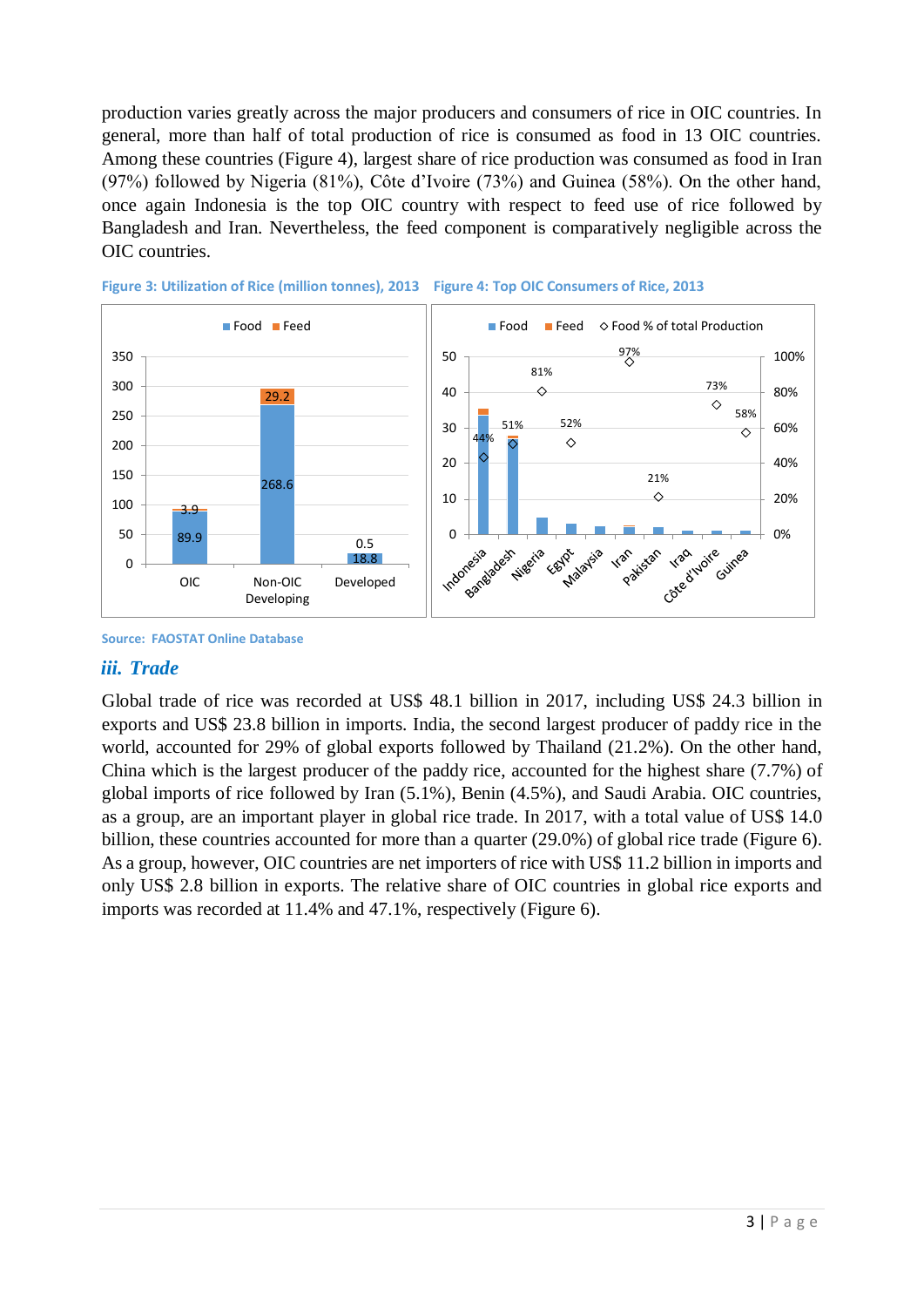



**Source: UN COMTRADE and ITC statistics**

OIC rice exports are highly concentrated in few countries where only four members accounted for over 92% of the total rice exports in 2017. Pakistan was the largest rice exporter with an export value of US\$ 1.7 billion, which constituted 63% of OIC total rice exports in 2017 (Figure 7). Among others, Niger was the second largest rice exporter, accounting for 11.7% of OIC total rice exports, followed by United Arab Emirates (10.6%) and Guyana (6.8%). It is worth mentioning that UAE is the largest re-exporter of rice in the world, accounting for around 81% of global rice re-exports<sup>5</sup>. In case of rice imports, top-10 importers accounted for over two third (67%) of OIC rice imports in 2017. As shown in Figure 7, Iran was the top rice importer accounting for 11% of OIC total rice imports followed by Benin (10%), Saudi Arabia (9%) and Bangladesh (7%). (Bangladesh Update): Despite the increase of population, Bangladesh food security efforts and strategy succeeded to leap the production of Rice from self-insufficient to exportation. Bangladesh produced all-time high 37.2 million tonnes of Rice in FY19. Bangladesh exported above 22,400 tonnes of Rice worth US \$ 17.7 million in last fiscal year (FY '2018-19), of which 100 per cent was fragrant rice. This exceed the double up from the export FY '18, which was 11,000 tonnes worth \$ 7.13 million in according to the Bangladesh Rice Exporters Association (BREA) and the Export Promotion Bureau (EPB). According to Ministry of Agriculture, the country now has capacity to export at least 1.0 million tonnes of rice following high domestic production as well as 1.5 million tonnes of the government storage.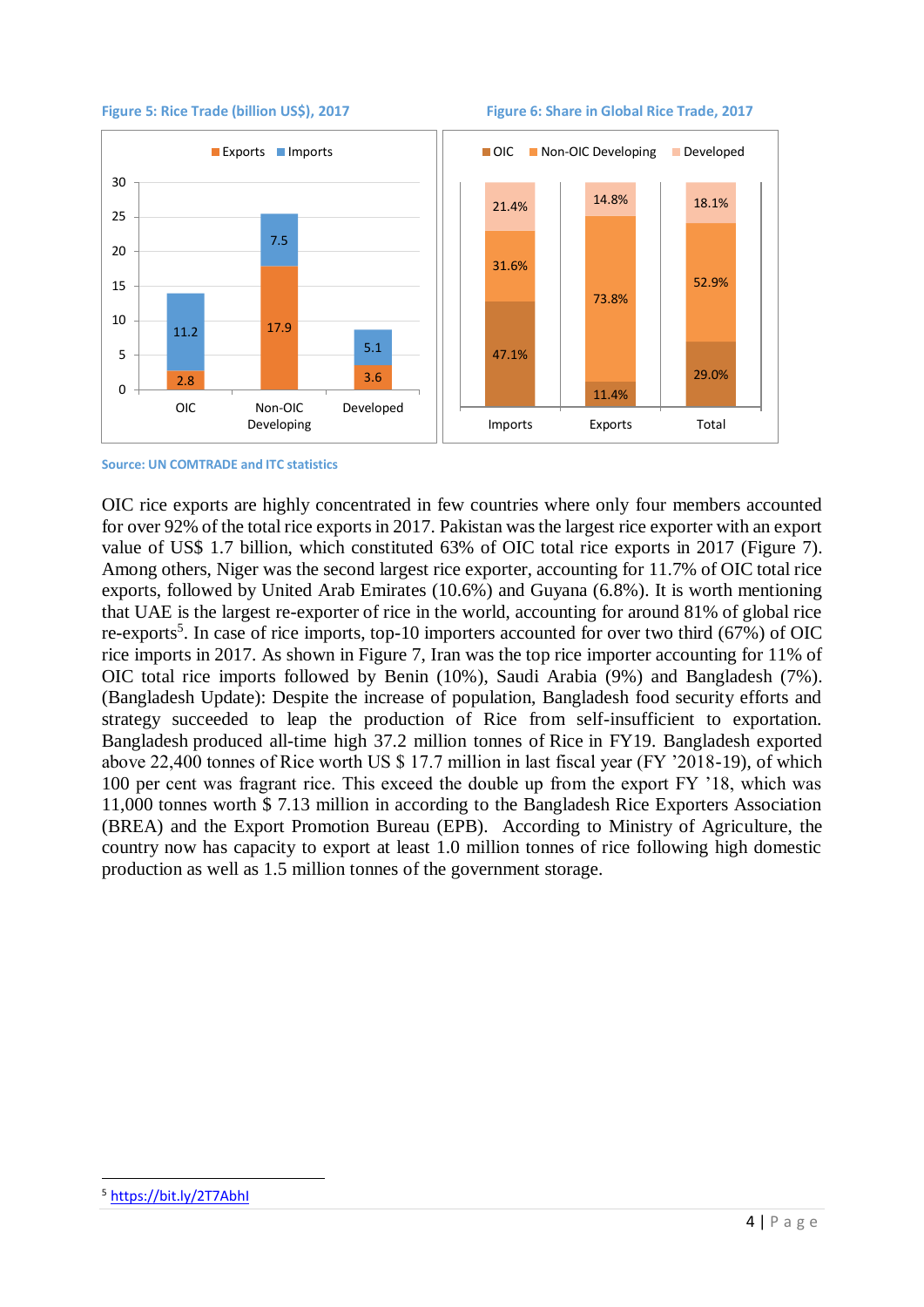

#### **Figure7: Top OIC Rice Exporters (lhs) and Importers, 2017**

**Source: UN COMTRADE and ITC statistics**

## **3. CHALLENGES AND OPPORTUNITIES**

### *i. Major problems*

Rice is a strategic commodity therefore the economic growth and political stability depend on an adequate, affordable and stable production and supply of this crop. Common problems identified across rice sector in many OIC member states, which need to be addressed include:

- Need to produce more rice to meet the rising demand due to population growth
- Poor access to improved seed varieties;
- Lack of awareness of enhanced rice farming practices, particularly in preventing the emergence of increased pest and disease risks and in post-harvest handling to reduce losses;
- Lack of sustainable strategies for farmer organization and service delivery;
- Lack of investment in increased irrigation to reduce vulnerability to droughts;
- Lack of access to credit and investment capital;
- Current inadequacies in marketing and business linkages along rice supply chains;
- Lack of harmonized quality standards to facilitate regional trade;
- Trade policy uncertainties linked to periodic use of export and import restrictions

#### *ii. Opportunities*

There are several opportunities to be considered as tools in ensuring food security

- Natural resource endowments:
- Growing consumer demand;
- Attaining food security;
- Introducing and transferring modern farming technologies, equipment, and skills;
- Increasing wage and self-employment opportunities for the rural community;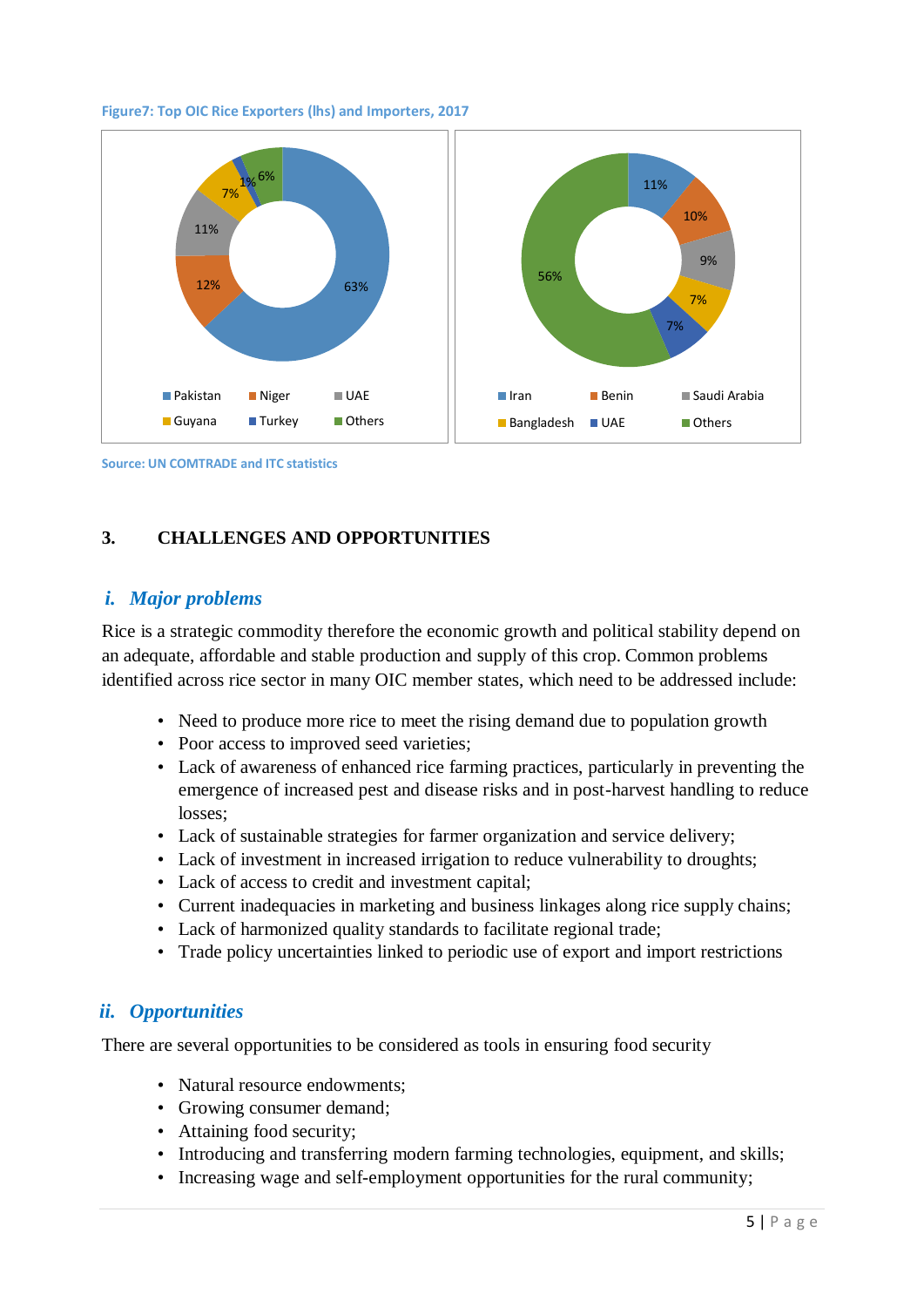- Enhancing science and technology dimension to increase rice productivity;
- Reducing post-harvest losses through processing.

### **4. OBJECTIVES AND TARGETS**

The overall objective of the OIC Programme of Action for Development of Rice is to ensure selfsufficiency in rice in the medium term, and to export to the regional and international markets in the long term. The main aim of this Programme of Action is to provide vision in ensuring development of this strategic product through increasing the level of produced rice, ensuring access to improved seed varieties, improving awareness of enhanced rice farming practices, elaborating sustainable strategies for farmer organisation and service delivery, attracting investments in increased irrigation, providing access to credit and investment capital, eliminating inadequacies in marketing and business linkages, creating harmonised quality standards, reducing policy uncertainties related to periodic use of export/import restrictions.

#### *i. Specific Objectives*

- meeting increasing national requirements for rice;
- reducing rice imports;
- exporting surplus rice to regional and international markets.

#### *ii. Targets*

- increasing production of rice through rational use of resources;
- enhancing rice value chain and reducing post-harvest losses;
- enhancing the well-being and livelihoods of rural communities/smallholders;
- improving regional cooperation on rice
- ensuring food and nutrition safety.

### **5. RESPONSES AND COOPERATION AREAS**

The activities listed below represent what is necessary at local, national and OIC levels level to increase rice production.

#### *i. Local and Community-based*

- improving rice cultivation and productivity through rational use of water, soil, highyielding seeds and modern techniques;
- improving access to farming materials (seeds, equipment, fertilizers, fuel, etc.), institutional credit and finance to farmers for production increase and income generation;
- providing production and market information to farmers through modern information and communication technologies;
- creating farmer organizations/cooperatives to foster local development and community-driven approaches in the area of rice production.

### *ii. National*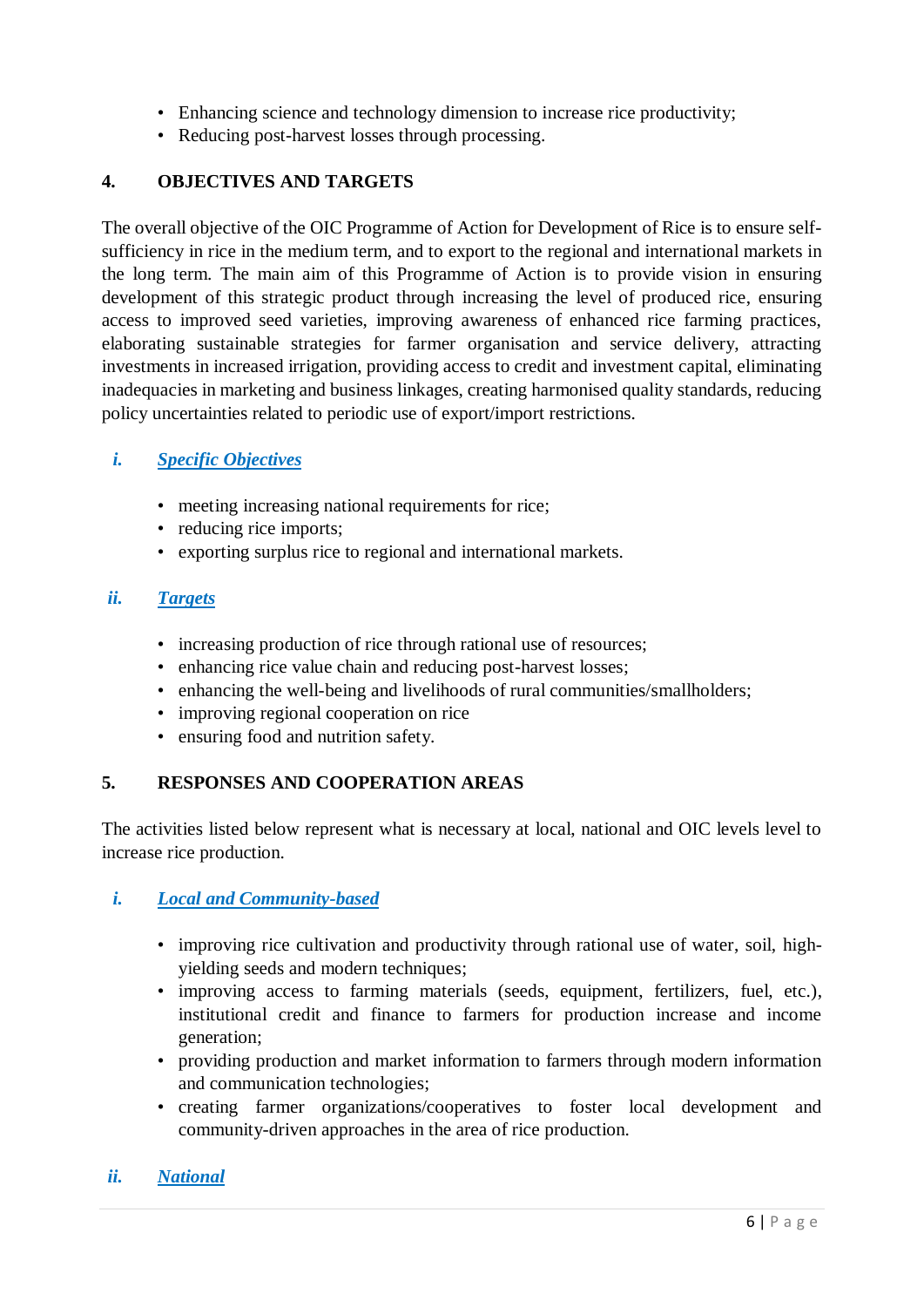- creating the necessary legal and institutional framework for sustainable and increased rice production;
- establishing a national seed programme to support rice production;
- improving pre-and-post harvest processing storage facilities for quality conservation;
- ensuring optimal use of the country's natural resources particularly with regard to water and soil, through supporting soil, water and plant laboratory analysis;
- investing in rural infrastructure and integrated industrial processing, branding, and packaging of rice for both local and regional consumption and export;
- conducting targeted training programmes to build the capacity of farmers to access and effectively use new technology and information for rice production;
- investing in R&D for inducing and supporting technological innovations in all stages of the rice value chain for productivity, higher quality and nutritional value;
- establishing agricultural insurance system to reduce farmers' production and market risks;
- establishing effective public private partnerships to mobilize needed resources and support for rice sector development;
- linking farmers to markets by providing timely price and market information and improving transport network.

## *iii. Regional and intra-OIC*

- conducting collaborative trainings and workshops to develop new/improved technology in rice production, post-harvest and processing activities;
- identifying improved production/post-harvest technologies available in the OIC region for possible adoption in the needy OIC member states;
- intensifying cooperation in production and processing technology development and transfer, and enhancing development, harmonization and adoption of OIC quality standards for rice products;
- strengthening intra-OIC cooperation in addressing issues and problems affecting trade in rice among OIC member states;
- promoting bilateral exchanges of experts, technology transfer, training and extension aimed at developing specific skills of rice producers in OIC member states;
- promoting intra-OIC investments in developing rice sector in OIC member states.

### **6. IMPLEMENTATION MECHANISM**

Implementation of the OIC Programme of Action for Development of Rice will be accomplished through incorporation of the agreed objectives in the national strategies for development of rice.

Wider consultations with stakeholders are required for expanding vision regarding this Programme of Action. In order to fast-track the formulation of projects and their effective implementation under the OIC Programme of Action for Development of Rice, a Steering Committee comprising OIC member states, which are interested in value chain development of rice, and relevant OIC institutions will be established. It is envisaged that the above Committee will hold regular meetings, with the objective of reviewing the progress made in the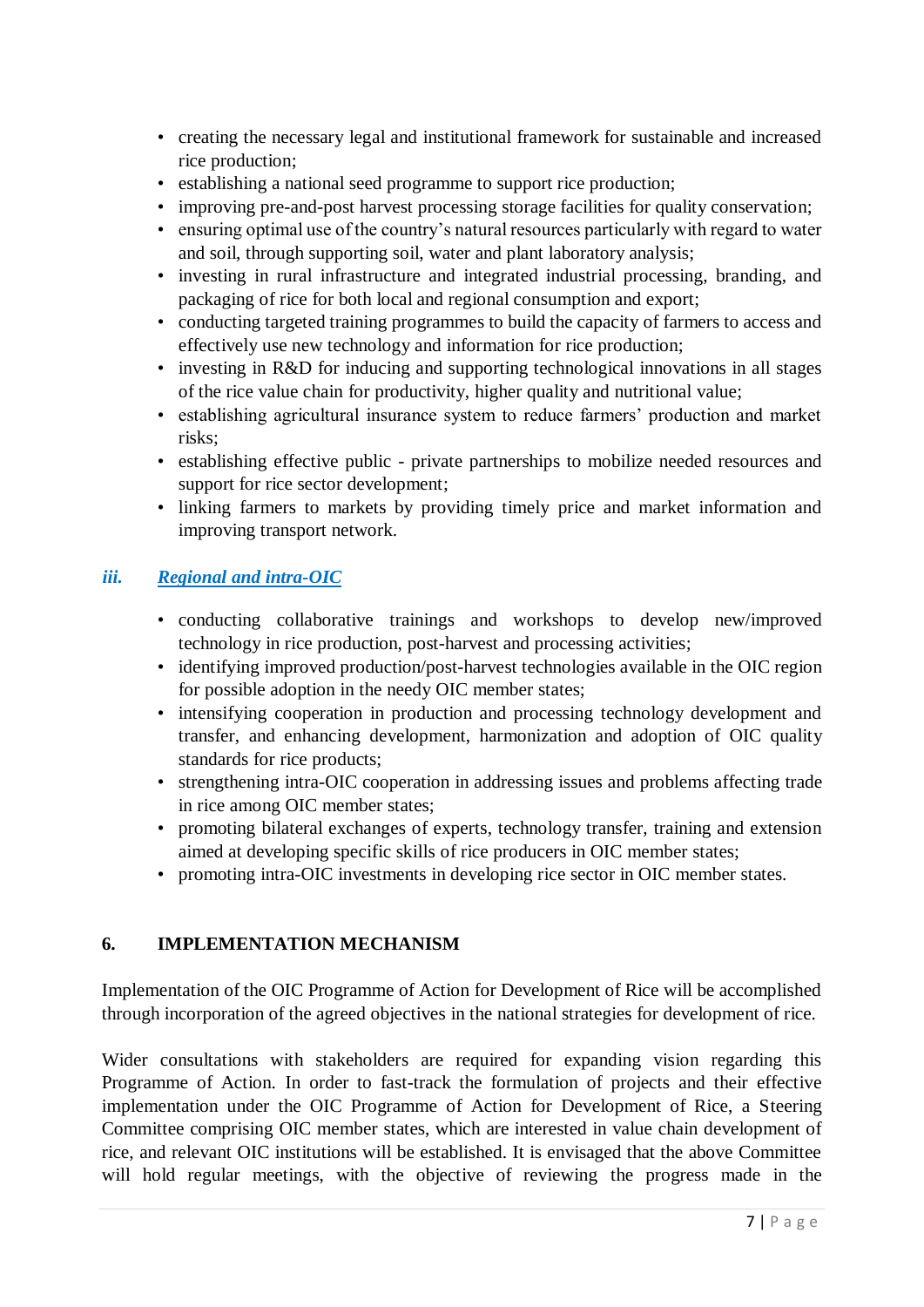implementation of the OIC Programme of Action, identifying priorities and new opportunities for the development of rice sector, as well as approving projects. In addition, a Project Committee comprising the project-owners and financing partners will also be established. The main task of the Project committee will be monitoring and ensuring the efficient implementation of the approved projects.

------

#### **EXECUTIVE FRAMEWORK FOR IMPLEMENTATION OF**

#### **THE PROGRAMME OF ACTION (5 years)**

|              | Goal                                                                                                                                                                                                                      | <b>Activity</b>                                                                                                                                                                                      | <b>Timeframe</b> | <b>Expected outcome</b>                                                                                                                                                                                                                                                                                                                                                                                                             |
|--------------|---------------------------------------------------------------------------------------------------------------------------------------------------------------------------------------------------------------------------|------------------------------------------------------------------------------------------------------------------------------------------------------------------------------------------------------|------------------|-------------------------------------------------------------------------------------------------------------------------------------------------------------------------------------------------------------------------------------------------------------------------------------------------------------------------------------------------------------------------------------------------------------------------------------|
| $\mathbf{1}$ | Increasing production of<br>rice through rational use of<br>resources:<br>improving rice<br>cultivation and<br>productivity<br>through rational<br>use of water, soil,<br>high-yielding seeds<br>and modern<br>techniques | 1. creating the necessary<br>legal and institutional<br>framework for sustainable<br>and increased rice<br>production;<br>2. establishing a national<br>seed programme to<br>support rice production |                  | Rational use of<br>resources involved in<br>rice production will<br>imply higher yield<br>levels positively<br>affecting rice<br>production.<br>Elaboration of<br>strategies/regulatory<br>documents<br>facilitating<br>sustainable and<br>increased rice<br>production.<br>At a country $level -$<br>national programmes<br>to be elaborated in<br>coordination with<br>respective OIC<br>institutions for<br>permanent support of |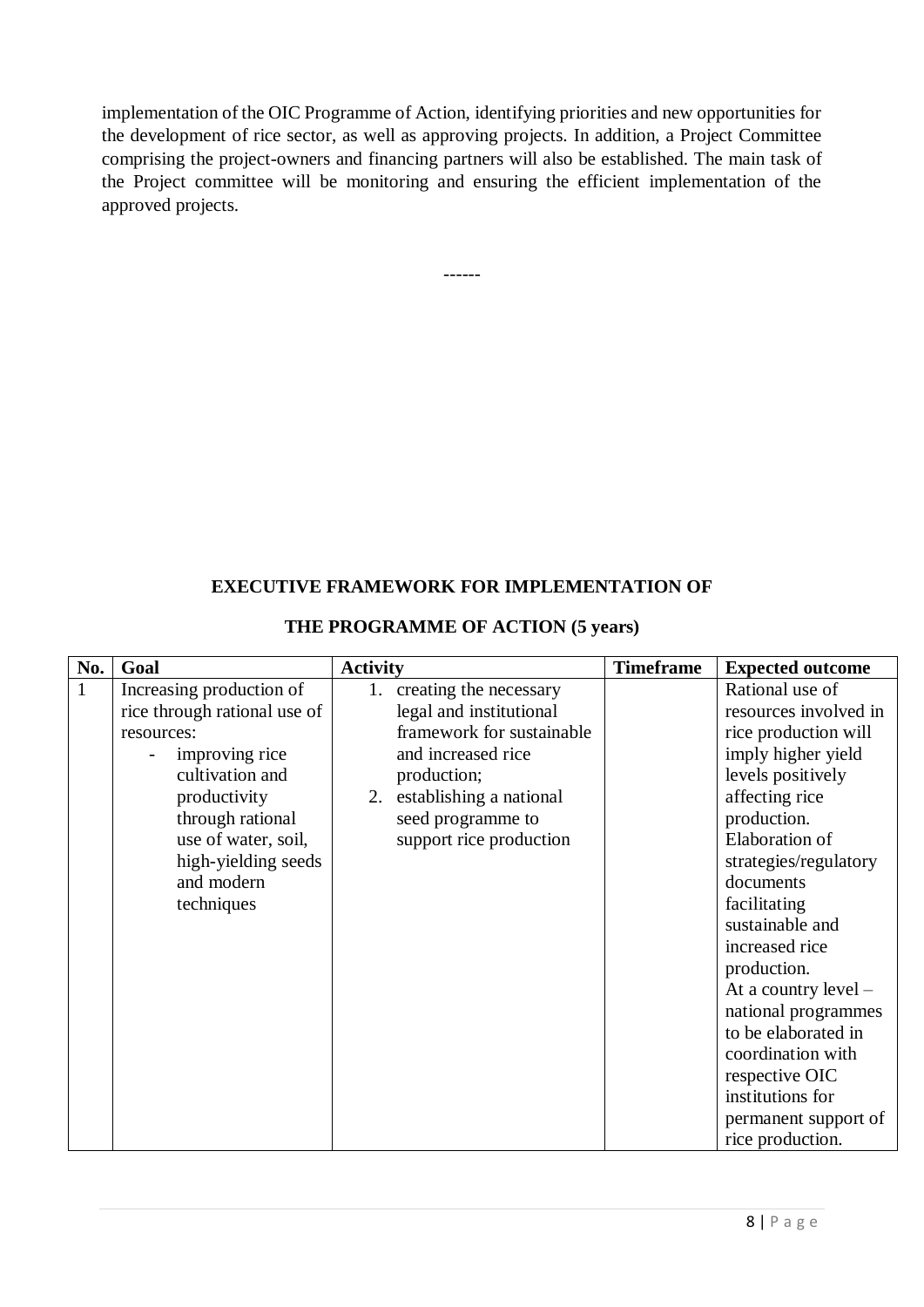| $\overline{2}$ | Enhancing rice value chain            |    | 1. improving pre-and-post   | Islamic Food            |
|----------------|---------------------------------------|----|-----------------------------|-------------------------|
|                | and reducing post-harvest             |    | harvest processing storage  | Processing              |
|                | losses:                               |    | facilities for quality      | Association (IFPA)      |
|                | providing<br>$\overline{\phantom{a}}$ |    | conservation;               | to extend support to    |
|                | production and                        |    | 2. identifying improved     | member countries in     |
|                | market information                    |    | production/post-harvest     | developing effective    |
|                | to farmers through                    |    | technologies available in   | mechanisms of pre-      |
|                | modern                                |    | the OIC region for          | and-post harvest        |
|                | information and                       |    | possible adoption in the    | facilities in order to  |
|                | communication                         |    | needy OIC member states;    | avoid rice loss.        |
|                | technologies                          | 3. | linking farmers to markets  | Interaction with OIC    |
|                |                                       |    | by providing timely price   | member countries for    |
|                |                                       |    | and market information      | a better knowledge      |
|                |                                       |    | and improving transport     | and experience-         |
|                |                                       |    | network;                    | sharing in advanced     |
|                |                                       |    | 4. conducting collaborative | production/post-        |
|                |                                       |    | trainings and workshops     | harvest technologies.   |
|                |                                       |    | to develop new/improved     | Enhancing farmers'      |
|                |                                       |    | technology in rice          | awareness about         |
|                |                                       |    | production, post-harvest    | pricing and market      |
|                |                                       |    | and processing activities.  | environment across      |
|                |                                       |    |                             | the OIC area, as well   |
|                |                                       |    |                             | as cooperation with     |
|                |                                       |    |                             | logistic/transportation |
|                |                                       |    |                             | companies.              |
|                |                                       |    |                             | MoUs with centres of    |
|                |                                       |    |                             | excellence for          |
|                |                                       |    |                             | conduct of trainings    |
|                |                                       |    |                             | and workshops           |
|                |                                       |    |                             | within the above        |
|                |                                       |    |                             | centres in              |
|                |                                       |    |                             | new/improved            |
|                |                                       |    |                             | technologies in rice    |
|                |                                       |    |                             | production, post-       |
|                |                                       |    |                             | harvest and             |
|                |                                       |    |                             | processing activities   |
| 3              | Enhancing the well-being              |    | 1. conducting targeted      | Capacity-building of    |
|                | and livelihoods of rural              |    | training programmes to      | field workers for       |
|                | communities/smallholders:             |    | build the capacity of       | effective use of new    |
|                | improving access                      |    | farmers to access and       | technologies in         |
|                | to farming                            |    | effectively use new         | production of rice.     |
|                | materials (seeds,                     |    | technology and              | Uniting farmers into    |
|                | equipment,                            |    | information for rice        | a network of farmer     |
|                | fertilizers, fuel,                    |    | production                  | organisations and/or    |
|                | etc.), institutional                  |    | 2. creating farmer          | cooperatives for        |
|                | credit and finance                    |    | organizations/cooperatives  | elaboration and         |
|                | to farmers for                        |    | to foster local             | further use of          |
|                | production increase                   |    | development and             | innovative              |
|                | and income                            |    | community-driven            | approaches in rice      |
|                | generation                            |    | approaches in the area of   | production              |
|                |                                       |    | rice production             |                         |